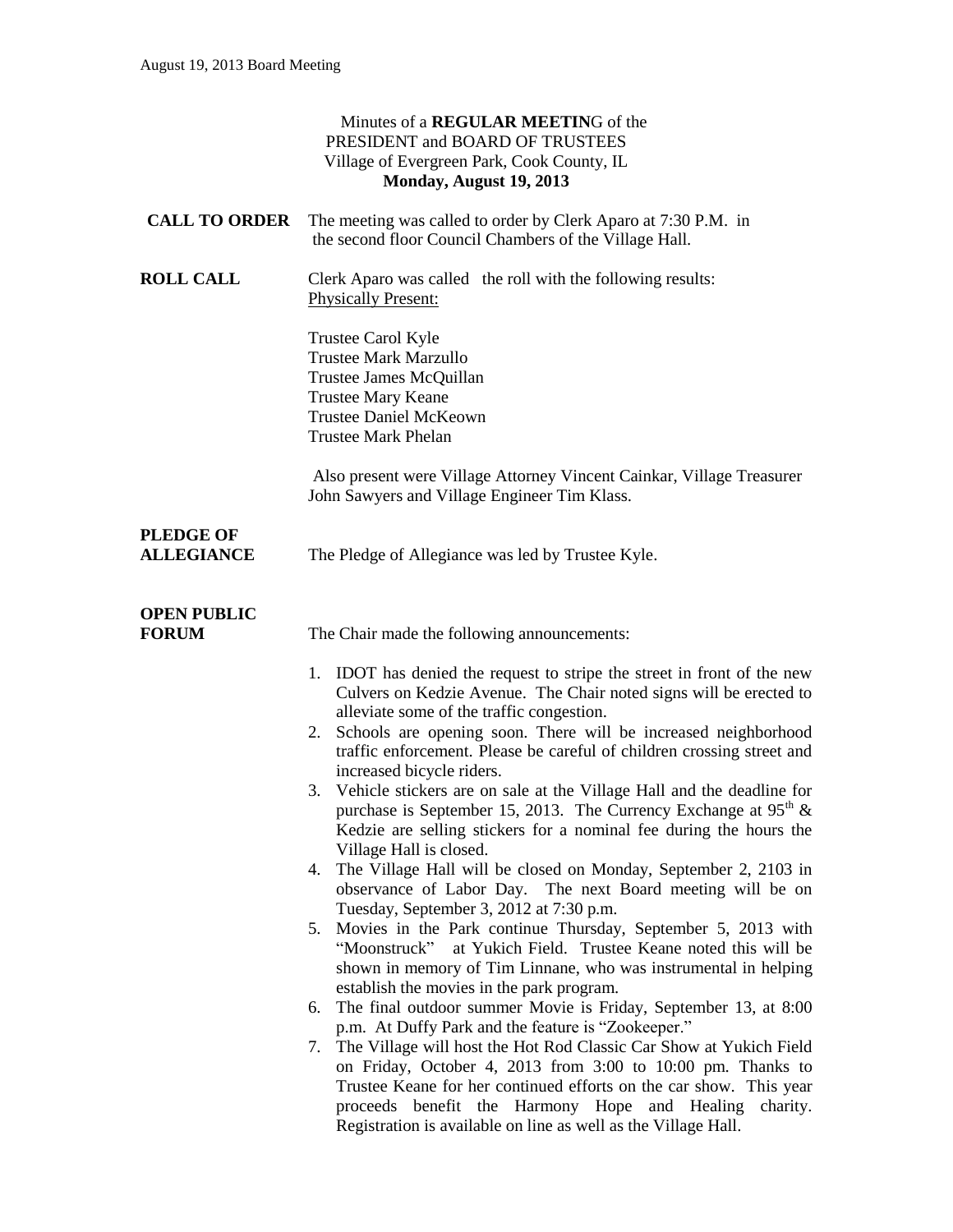- 8. Farmers Market opens at 7:00 am until 1:00 pm every Thursday at Yukich Fields until October 31, 2013.
- 9. The Fall Tree planting program will begin shortly. Applications and photos of trees will be available at the Village Hall and on our website. Contact the Street Department for more information (708) 422-1562.

10. Village wide program to replace existing water meters will begin soon. The Chair noted meters are far past their expected life span of 15- 20 years and no longer meet standard guidelines.

#### **OPEN PUBLIC AUDIENCE** NONE.

## **PARADE**

**TROPHIES** The Chair introduced Laura Shallow representing the Evergreen Park Chamber. Laura thanked Mayor Sexton, the Clerk and the Board and all the Village Departments that make the parade a huge success. She also thanked the sponsors for their continued support. Mayor Sexton and Laura presented the 2013 parade winners with trophies. Winners were as follows, Marching Band Show Me Sound Brass sponsor EP Chamber, Professional Float Little Company of Mary Hospital, Amateur Float St. Bernadette Catholic Academy, Special unit, Jesse White Tumblers, sponsor Standard Bank, specialty unit Blaster's Uncle Sam on Stilts, sponsor Kosary Funeral Home, pom- pom team, St. Bruno Pom Team, combined unit, Christmas Without Cancer, vehicle, Military Order of the Purple Heart, marchers Mother McAuley High School, other Wells Fargo Bank. Laura presented a special award to the Public Works Department for their efforts.

> The Mayor congratulated the winners and thanked Laura for her help. The audience gave the winners a hearty round of applause.

# **REGULAR**

**AGENDA** Motion by Trustee McKeown second by Trustee Phelan to waive the reading of the minutes of the August 6, 2013 Regular Meeting of the President and Board of Trustees and approved as presented was passed by unanimous voice vote and so ordered by the Chair.

### **RESOLUTION**

**NO. 20-2013** Motion by Trustee Phelan second by Trustee Kyle, to approve **Resolution NO. 20-2013** with expenditures of the General Corporate Fund of \$400,556.87 the Sewer and Water Fund in the amount of \$225,191.14 and the Capital Improvement Fund, \$380,409.08 and the Street Bond Fund \$1,750.00 for a total of \$ 1,007,907.09. Upon roll call, voting YES: Trustees Kyle, Marzullo, McQuillan, Keane, McKeown and Phelan; voting NO: NONE. The motion was passed and so ordered by the Chair.

### **VILLAGE TREASURER**

**REPORT** Motion by Trustee McQuillan second by Trustee Keane to approve the Village Treasurer's report for July 2013 in the amount of \$ 4,933,793.85 in the General Fund and \$ 3,000,454.43 in the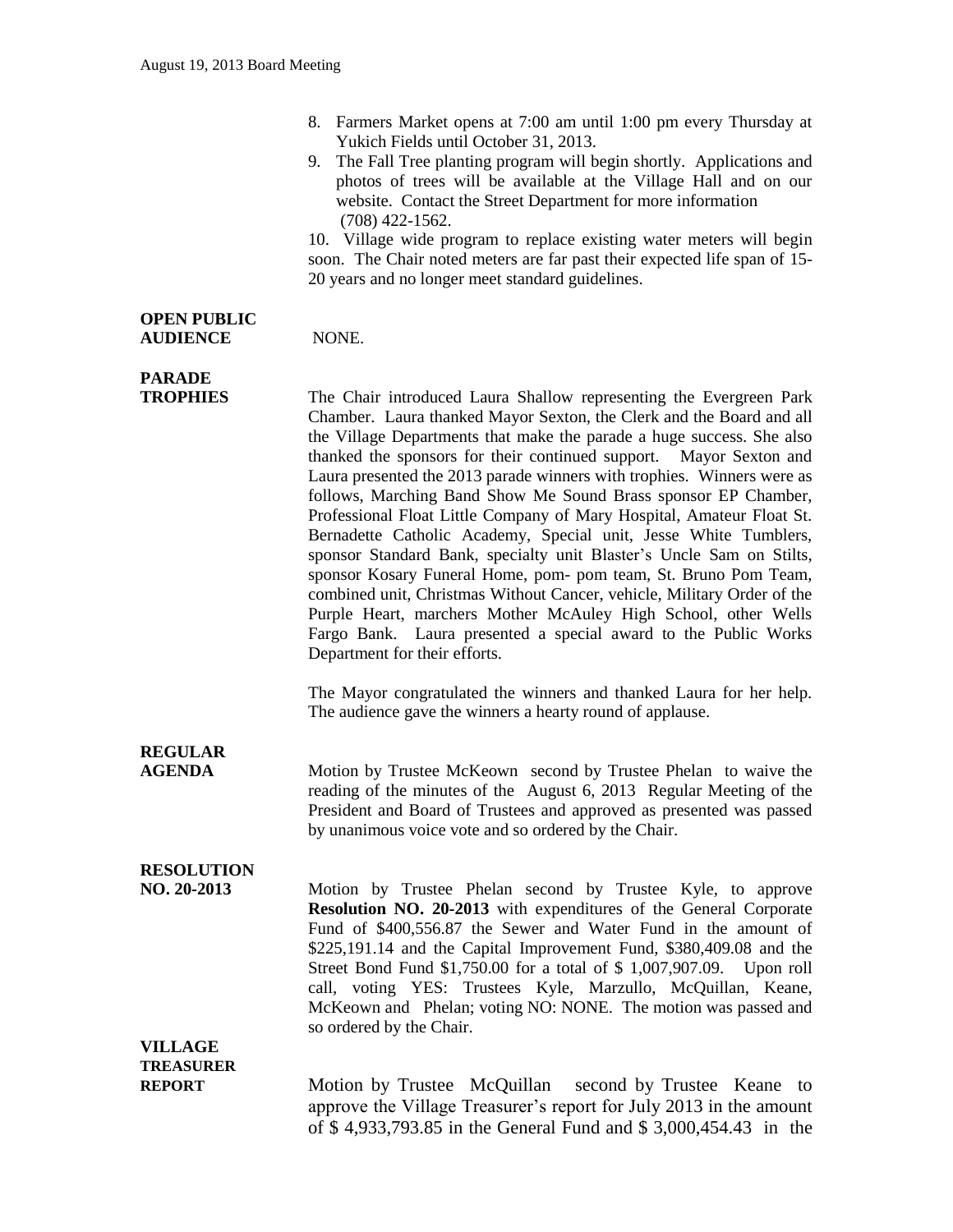Sewer and Water Fund. Upon roll call, voting YES: Trustees Marzullo, McQuillan, Keane, McKeown, Phelan and Kyle; voting NO: NONE. The motion was passed and so ordered by the Chair.

# **BUSINESS**

**CERTIFICATES** Motion by Trustee Phelan second by Trustee Kyle, to accept the application for Business Regulation Certificate and License for **GOLD STANDARD ENT. INC./D/B/A BINNY'S BEVERAGE DEPOT to** operate retail sales of alcoholic beverages, cigars and related items located at 3447 W. 95<sup>th</sup> Street. The Chair introduced the owner, Mr. Mike Binstein to the audience. Upon roll call voting YES: Trustees McQuillan, Kean, McKeown, Phelan, Kyle and Marzullo; voting NO: NONE. The motion was passed and so ordered by the Chair.

#### **ORDINANCE**

**NO. 18-2013** Motion by Trustee Phelan second by Trustee Keane to approve **ORDINANCE NO. 18-2013 "AN ORDINANCE AUTHORIZING NEGOTIAOTIONS FOR THE ACQUISTION OF THE TENANTS'S RIGHTS AND INTEREST IN THE LEASE DATED JUNE 23, 1961, AS AMENDED CURRRENLY BETWEEN EVERGREEN PLAZA ASSOCIATES I,L.P., AS LANDLORED AND McRIL, LLC AS TENANT ON PROPERTY LOCATED IN THE EVERGREEN PLAZA, EVERGREEN PARK, ILLINOIS.**  Upon roll call voting YES: Trustees Keane, McKeown, Phelan, Kyle, Marzullo and Kyle: voting NO: NONE. The Motion was passed and so ordered by the Chair.

#### **PROCLAMATION**

**SCHOOL OPEN** Motion by Trustee Marzullo second by Trustee McKeown to approve proclamation, " *Proclaim August 19-23, 2013 as School's Open Week in the Village of Evergreen Park, Illinois."* The motion was passed by unanimous voice vote and so ordered by the Chair.

#### **PBIS CENTRAL SCHOOL**

Motion by Trustee McQuillan second by Trustee Keane to approve the request from Central Jr. High School to hold a PBIS (Positive Based Intervention Support) Block party on Friday, September 13, 2013. Upon roll call voting YES: Trustees McKeown, Phelan, Kyle, Marzullo, McQuillan and Keane; voting NO: NONE. The Motion was passed and so ordered by the Chair.

### **QUEEN OF MARYTR'S**

**MARTYR-FEST** Motion by Trustee Phelan second by Trustee Kyle to approve the request from Queen of Martyr's to host their annual Martyrs-Fest event with a liquor license on Friday, September 27, 2013 through Sunday, September 29, 2013. Upon roll call voting YES: Trustees McKeown, Phelan, Kyle, Marzullo, McQuillan and Keane; voting NO: NONE. The Motion was passed and so ordered by the Chair.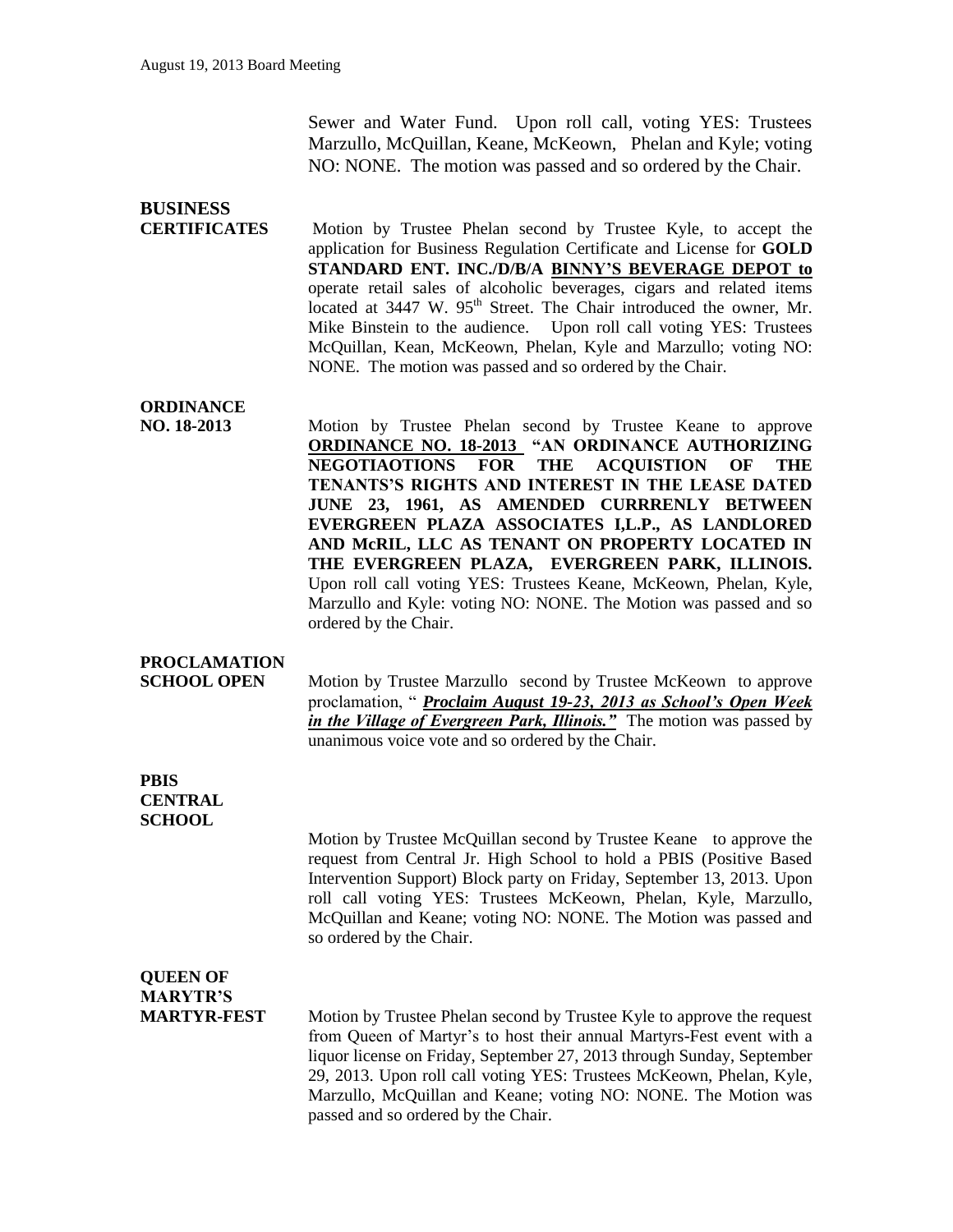### **ST. BERNADETTE RIB-FEST & ALL SCHOOL**

**REUNION** Motion by Trustee McKeown second by Trustee McQuillan to approve the request from St. Bernadette's for the annual Rib- Fest on Saturday, September 7, 2013 from 3-11:30 p.m. and a request for an All School Reunion on Saturday, October 5, 2013 from 4:00 to 11:30 p.m. Both events include a liquor license request. Upon roll call voting YES: Trustees McKeown, Phelan, Kyle, Marzullo, McQuillan and Keane; voting NO: NONE. The motion was passed and so ordered by the Chair.

## **ENGINEER'S**

**REPORT** Tim Klass reported on the repairs being done regarding last year's paving project and the efforts to alleviate cracking of certain areas. The repair project is scheduled to start in early September.

# **ATTORNEY'S**

**REPORT** The Attorney had no report.

### **BIDS**

**ALLEY PAVING** Motion by Trustee Kyle second by Trustee Phelan to approve PW Director Lorenz's request to award Evergreen Paving (low bidder) in the amount of \$77,488.84 for the paving of (5) five alleys. Upon roll call voting YES: Trustees McKeown, Phelan, Kyle, Marzullo, McQuillan and Keane; voting NO: NONE. The Motion was passed and so ordered by the Chair.

**ROOF BID** Motion by Trustee Phelan second by Trustee McQuillan to approve PW Director Lorenz's recommendation to award to Kevin & Sons Roofing in the amount of \$ 40,680.00 (low bidder did not include all the items specified) for the replacement of the roof over the Water Department Garage. Upon roll call voting YES: Trustees Marzullo, McQuillan, Keane, McKeown, Phelan and Kyle; voting NO: NONE. The Motion was passed and so ordered by the Chair.

## **DOG PARK**

**SIDEWALKS** Motion by Trustee Phelan second by Trustee Kyle to approve the PW Director's request to award Precision Concrete Company (low bidder) in the amount of \$ 39,000.00 for the concrete sidewalk for the Dog Park at the "The Park." Upon roll call voting YES: Trustees McQuillan, Keane, McKeown, Phelan, Kyle and Marzullo; voting NO: NONE. The Motion was passed and so ordered by the Chair.

## **MICRO EYE**

**SYSTEM** Motion by Trustee Phelan second by Trustee McKeown to approve the recommendation of Lt. Pete Donovan to award Micro Eye Security Systems in the amount of \$ 15,443.00 for cameras at the Community Center. Trustee Kyle commended Lt. Donovan for his efforts and